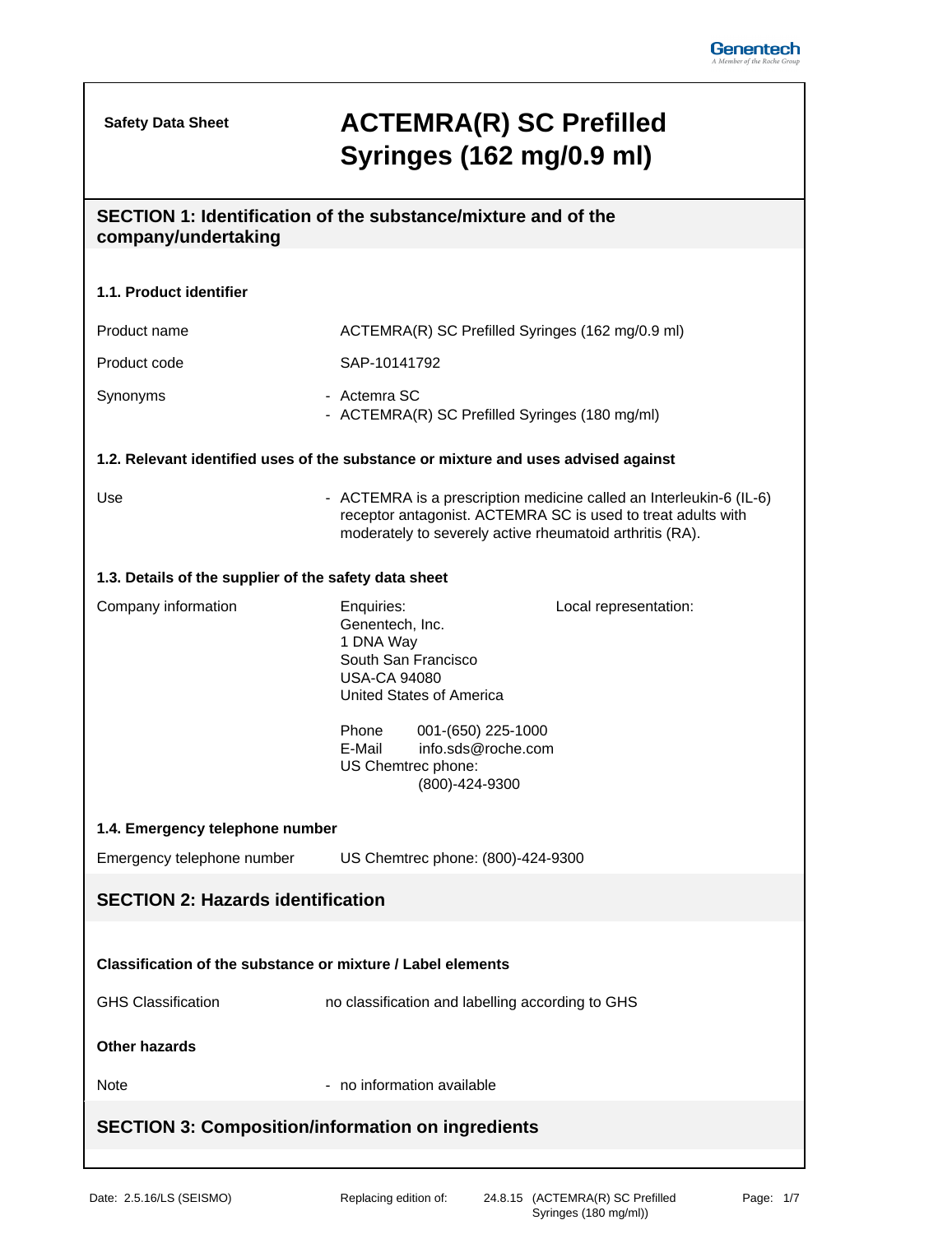## **ACTEMRA(R) SC Prefilled Syringes (162 mg/0.9 ml)**

| Ingredients                                                                     | <b>Concentration</b>              | <b>GHS-Classification</b><br>(pure ingredient)                |
|---------------------------------------------------------------------------------|-----------------------------------|---------------------------------------------------------------|
| Tocilizumab<br>375823-41-9                                                      | ~18%                              |                                                               |
| <b>SECTION 4: First aid measures</b>                                            |                                   |                                                               |
|                                                                                 |                                   |                                                               |
| 4.1. Description of first aid measures                                          |                                   |                                                               |
| Eye contact                                                                     |                                   | - rinse with tap water for 20 minutes - open eyelids forcibly |
| Skin contact                                                                    | - drench affected skin with water |                                                               |
| Inhalation                                                                      |                                   | - in the event of symptoms get medical treatment              |
| 4.2. Most important symptoms and effects, both acute and delayed                |                                   |                                                               |
| Note                                                                            | - no information available        |                                                               |
| 4.3. Indication of any immediate medical attention and special treatment needed |                                   |                                                               |
| Note to physician                                                               | - treat symptomatically           |                                                               |
| <b>SECTION 5: Firefighting measures</b>                                         |                                   |                                                               |
|                                                                                 |                                   |                                                               |
| 5.1. Extinguishing media                                                        |                                   |                                                               |
| Suitable extinguishing media                                                    |                                   | - adapt extinguishing media to surrounding fire conditions    |
| Flash point (liquid)                                                            | not applicable                    |                                                               |
| 5.2. Special hazards arising from the substance or mixture                      |                                   |                                                               |
| Specific hazards                                                                | - no particular hazards known     |                                                               |
| 5.3. Advice for firefighters                                                    |                                   |                                                               |
| Protection of fire-fighters                                                     |                                   | - precipitate gases/vapours/mists with water spray            |
| <b>SECTION 6: Accidental release measures</b>                                   |                                   |                                                               |
|                                                                                 |                                   |                                                               |
| 6.1. Personal precautions, protective equipment and emergency procedures        |                                   |                                                               |
| Personal precautions                                                            | - no special precautions required |                                                               |
| 6.2. Environmental precautions                                                  |                                   |                                                               |
| Environmental protection                                                        |                                   | - no special environmental precautions required               |
|                                                                                 |                                   |                                                               |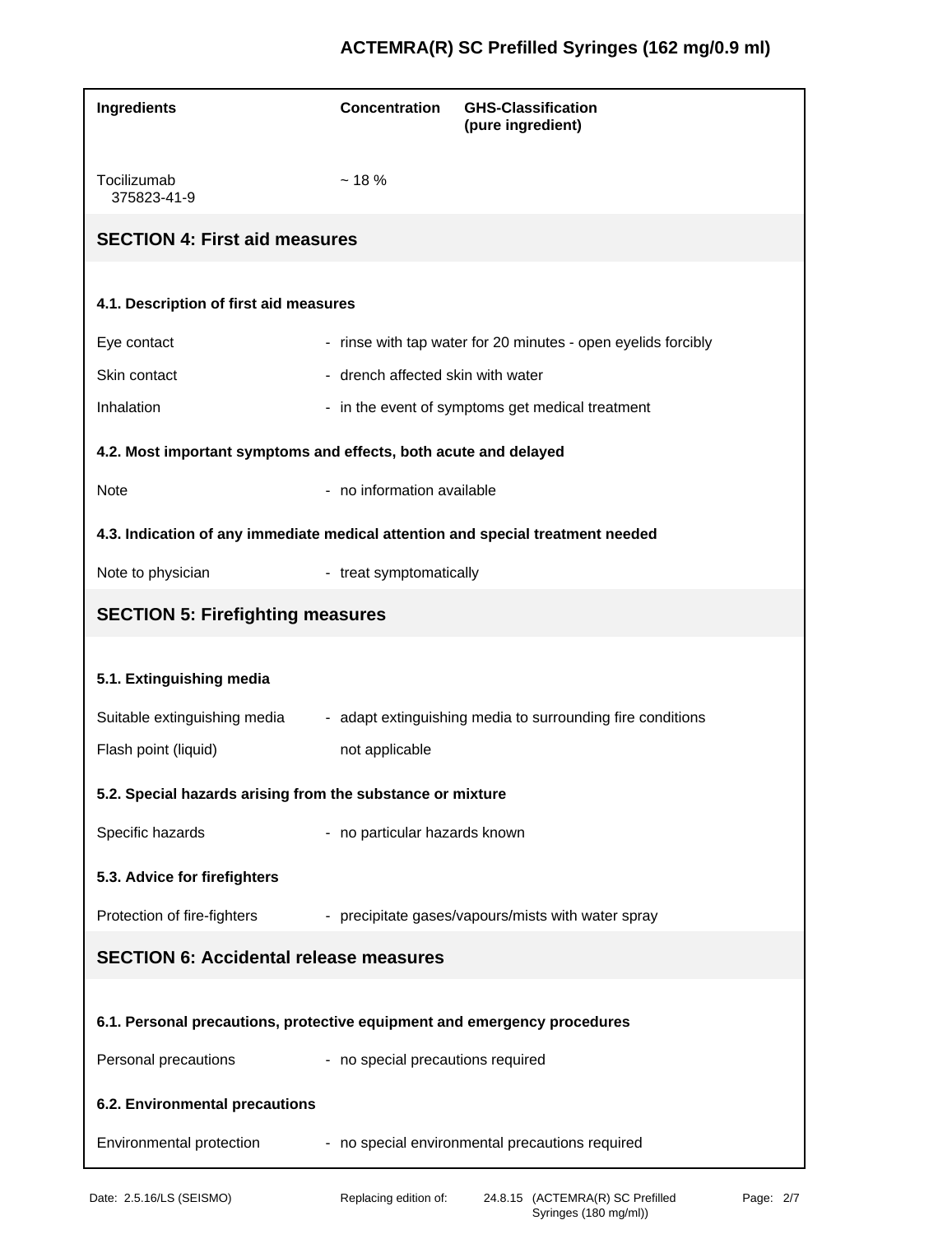| 6.3. Methods and material for containment and cleaning up         |                                                                                                                                                                                                                                                                                                                                             |
|-------------------------------------------------------------------|---------------------------------------------------------------------------------------------------------------------------------------------------------------------------------------------------------------------------------------------------------------------------------------------------------------------------------------------|
| Methods for cleaning up                                           | - mop or flush the contaminated area with water                                                                                                                                                                                                                                                                                             |
| <b>SECTION 7: Handling and storage</b>                            |                                                                                                                                                                                                                                                                                                                                             |
|                                                                   |                                                                                                                                                                                                                                                                                                                                             |
| 7.2. Conditions for safe storage, including any incompatibilities |                                                                                                                                                                                                                                                                                                                                             |
| Storage conditions                                                | $-2 - 8 °C$                                                                                                                                                                                                                                                                                                                                 |
| Validity                                                          | - 2 years, see "best use before" date stated on the label, in the<br>unopened original container                                                                                                                                                                                                                                            |
| Packaging materials                                               | - prefilled syringes                                                                                                                                                                                                                                                                                                                        |
| <b>SECTION 8: Exposure controls/personal protection</b>           |                                                                                                                                                                                                                                                                                                                                             |
|                                                                   |                                                                                                                                                                                                                                                                                                                                             |
| 8.1. Control parameters                                           |                                                                                                                                                                                                                                                                                                                                             |
| Threshold value (Roche) air                                       | - IOEL (Internal Occupational Exposure Limit): 0.4 mg/m3<br>$*_{1}$                                                                                                                                                                                                                                                                         |
| 8.2. Exposure controls                                            |                                                                                                                                                                                                                                                                                                                                             |
| Respiratory protection                                            | - Respiratory protection is recommended as a precaution to<br>minimize exposure. Effective engineering controls are considered<br>to be the primary means to control worker exposure. Respiratory<br>protection should not substitute for feasible engineering controls.<br>- respiratory protection not necessary during normal operations |
| Hand protection                                                   | - protective gloves (eg made of neoprene, nitrile or butyl rubber)                                                                                                                                                                                                                                                                          |
| Eye protection                                                    | - safety glasses                                                                                                                                                                                                                                                                                                                            |
| $*1$<br>referring to:                                             | Tocilizumab                                                                                                                                                                                                                                                                                                                                 |
| <b>SECTION 9: Physical and chemical properties</b>                |                                                                                                                                                                                                                                                                                                                                             |
|                                                                   |                                                                                                                                                                                                                                                                                                                                             |
| 9.1. Information on basic physical and chemical properties        |                                                                                                                                                                                                                                                                                                                                             |
| Color                                                             | colorless to slightly yellow                                                                                                                                                                                                                                                                                                                |
| Form                                                              | sterile liquid                                                                                                                                                                                                                                                                                                                              |
| pH value                                                          | 5.5 to 6.5                                                                                                                                                                                                                                                                                                                                  |
| 9.2. Other information                                            |                                                                                                                                                                                                                                                                                                                                             |
| Note                                                              | - no information available                                                                                                                                                                                                                                                                                                                  |
|                                                                   |                                                                                                                                                                                                                                                                                                                                             |
|                                                                   |                                                                                                                                                                                                                                                                                                                                             |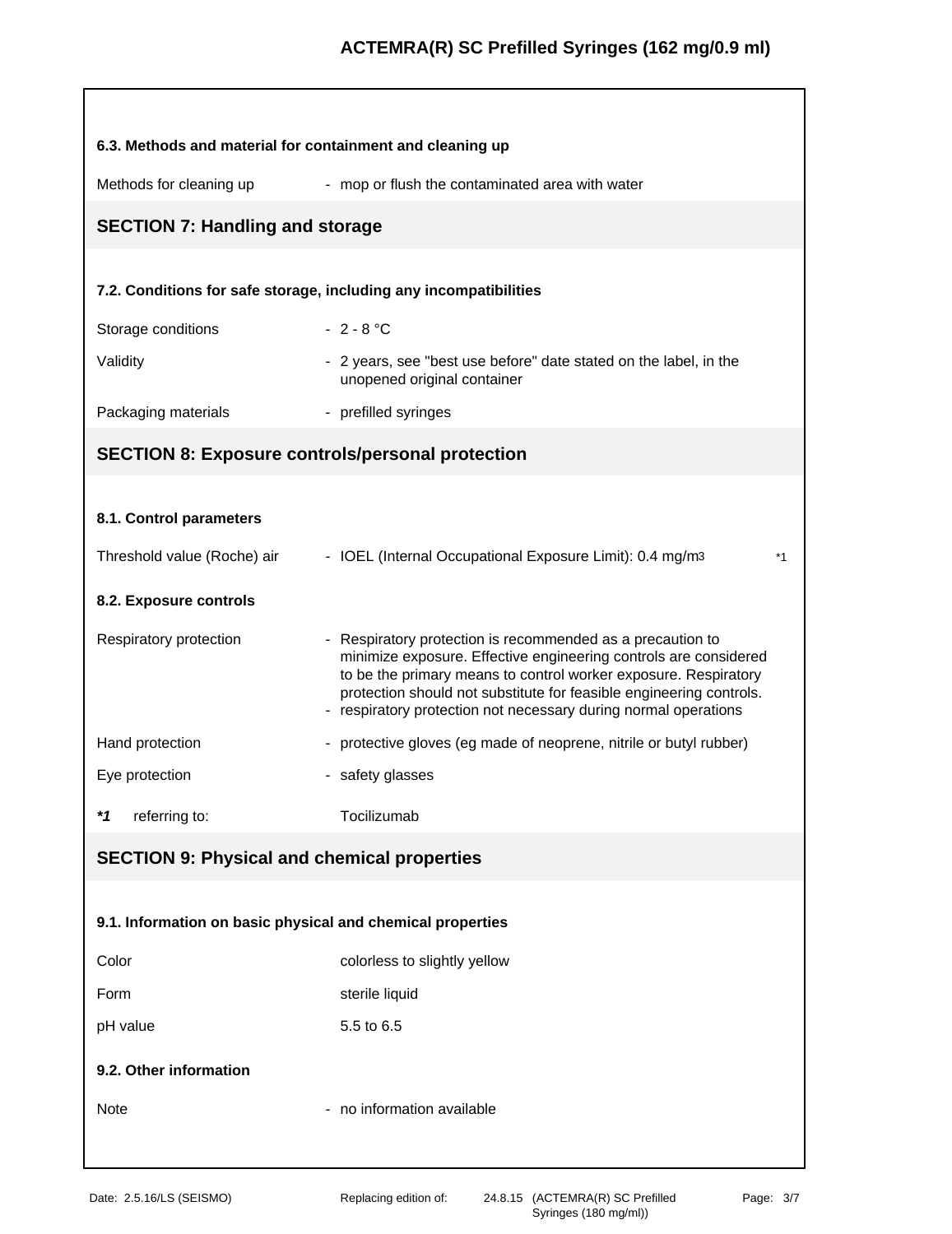| <b>SECTION 10: Stability and reactivity</b>  |                                                                                                                                                                                                                                                                                                                                                                                                                                      |          |
|----------------------------------------------|--------------------------------------------------------------------------------------------------------------------------------------------------------------------------------------------------------------------------------------------------------------------------------------------------------------------------------------------------------------------------------------------------------------------------------------|----------|
| 10.1. Reactivity                             |                                                                                                                                                                                                                                                                                                                                                                                                                                      |          |
|                                              |                                                                                                                                                                                                                                                                                                                                                                                                                                      |          |
| Note                                         | - no information available                                                                                                                                                                                                                                                                                                                                                                                                           |          |
| 10.2. Chemical stability                     |                                                                                                                                                                                                                                                                                                                                                                                                                                      |          |
| <b>Stability</b>                             | - does not contain any antimicrobial preservative; therefore, care<br>must be taken to ensure the sterility of the prepared solution<br>- as for all other proteins, monoclonal antibodies are<br>temperature-sensitive; the thermal denaturation has an impact on<br>quality but does not affect Plant and Process Safety; during<br>decomposition no flammable gas, no organic peroxide and no<br>oxidising substances are created |          |
| 10.3. Possibility of hazardous reactions     |                                                                                                                                                                                                                                                                                                                                                                                                                                      |          |
| <b>Note</b>                                  | - no information available                                                                                                                                                                                                                                                                                                                                                                                                           |          |
| 10.4. Conditions to avoid                    |                                                                                                                                                                                                                                                                                                                                                                                                                                      |          |
| Conditions to avoid                          | - warming<br>- light                                                                                                                                                                                                                                                                                                                                                                                                                 |          |
| 10.5. Incompatible materials                 |                                                                                                                                                                                                                                                                                                                                                                                                                                      |          |
| <b>Note</b>                                  | - no information available                                                                                                                                                                                                                                                                                                                                                                                                           |          |
| 10.6. Hazardous decomposition products       |                                                                                                                                                                                                                                                                                                                                                                                                                                      |          |
| Note                                         | - no information available                                                                                                                                                                                                                                                                                                                                                                                                           |          |
| <b>SECTION 11: Toxicological information</b> |                                                                                                                                                                                                                                                                                                                                                                                                                                      |          |
| 11.1. Information on toxicological effects   |                                                                                                                                                                                                                                                                                                                                                                                                                                      |          |
| Acute toxicity                               | - NOEL<br>$\geq 150$<br>mg/kg<br>(i.v., rat)<br>- not bioavailable by oral administration                                                                                                                                                                                                                                                                                                                                            | *1<br>*1 |
| Subacute toxicity                            | - NOAEL<br>10<br>mg/kg/d (i.v., rat, 28 d)                                                                                                                                                                                                                                                                                                                                                                                           | *1       |
| Chronic toxicity                             | - NOAEL > 100 mg/kg/w (i.v., monkey; 6 months)                                                                                                                                                                                                                                                                                                                                                                                       | *1       |
| Local effects                                | - no information available                                                                                                                                                                                                                                                                                                                                                                                                           |          |
| Sensitization                                | - no information available                                                                                                                                                                                                                                                                                                                                                                                                           |          |
| Mutagenicity                                 | - not mutagenic (various in vitro test systems)                                                                                                                                                                                                                                                                                                                                                                                      | *1       |
| Carcinogenicity                              | - no information available                                                                                                                                                                                                                                                                                                                                                                                                           |          |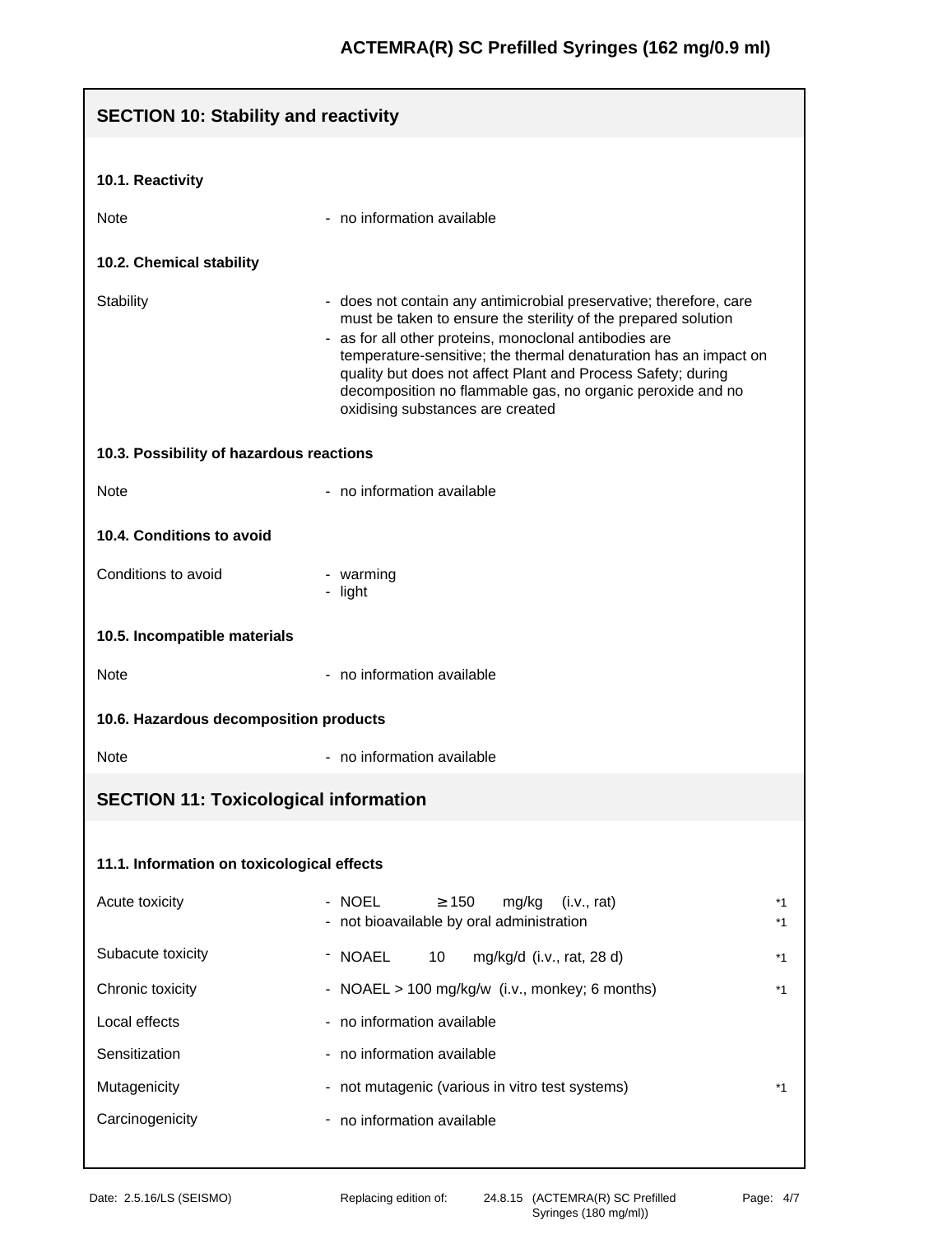## **ACTEMRA(R) SC Prefilled Syringes (162 mg/0.9 ml)**

| Reproductive toxicity                     | - no information available                                                                                                                                                                                                                                                                                                                                                                                                                                                                                                                                                                                                                                                                                                                                                                          |                             |
|-------------------------------------------|-----------------------------------------------------------------------------------------------------------------------------------------------------------------------------------------------------------------------------------------------------------------------------------------------------------------------------------------------------------------------------------------------------------------------------------------------------------------------------------------------------------------------------------------------------------------------------------------------------------------------------------------------------------------------------------------------------------------------------------------------------------------------------------------------------|-----------------------------|
| STOT-single exposure                      | - no information available                                                                                                                                                                                                                                                                                                                                                                                                                                                                                                                                                                                                                                                                                                                                                                          |                             |
| STOT-repeated exposure                    | - no information available                                                                                                                                                                                                                                                                                                                                                                                                                                                                                                                                                                                                                                                                                                                                                                          |                             |
| Aspiration hazard                         | - no information available                                                                                                                                                                                                                                                                                                                                                                                                                                                                                                                                                                                                                                                                                                                                                                          |                             |
| Note                                      | - immunosuppressive agent<br>- therapeutic dose: 4 to 8 mg/kg/month<br>- elimination half-life: 6 to 9 d<br>- side effect(s) during therapy: liver damages, infectious episodes                                                                                                                                                                                                                                                                                                                                                                                                                                                                                                                                                                                                                     | *1<br>*1<br>*1<br>$*1$      |
| <b>Potential Health Effects</b>           | - Exposure: Inhalation, Ingestion, Skin contact, Eye contact                                                                                                                                                                                                                                                                                                                                                                                                                                                                                                                                                                                                                                                                                                                                        |                             |
|                                           | - Carcinogenicity: formulation not listed by NTP, IARC or OSHA                                                                                                                                                                                                                                                                                                                                                                                                                                                                                                                                                                                                                                                                                                                                      |                             |
| Additional Health Information             | - Conditions Aggravated: Hypersensitivity to this material and other<br>materials in its chemical class.                                                                                                                                                                                                                                                                                                                                                                                                                                                                                                                                                                                                                                                                                            |                             |
| $*1$<br>referring to:                     | Tocilizumab                                                                                                                                                                                                                                                                                                                                                                                                                                                                                                                                                                                                                                                                                                                                                                                         |                             |
| <b>SECTION 12: Ecological information</b> |                                                                                                                                                                                                                                                                                                                                                                                                                                                                                                                                                                                                                                                                                                                                                                                                     |                             |
|                                           |                                                                                                                                                                                                                                                                                                                                                                                                                                                                                                                                                                                                                                                                                                                                                                                                     |                             |
| 12.1. Toxicity                            |                                                                                                                                                                                                                                                                                                                                                                                                                                                                                                                                                                                                                                                                                                                                                                                                     |                             |
| Ecotoxicity                               | - barely toxic for algae (nominal concentration = 100 mg/l)<br>(Scenedesmus (=Desmodesmus) subspicatus)<br>$EC_{50}$ (72 h) > 100 mg active substance/l<br>NOEC (72 h) 100 mg active substance/l<br>(OECD No. 201)<br>barely toxic for planktonic crustaceans (nominal concentration<br>= 100 mg/l) (Daphnia magna)<br>$EC_{50}$ (48 h) > 100 mg active substance/l<br>NOEC (48 h) 100 mg active substance/l<br>(OECD No. 202)<br>- barely toxic for fish (nominal concentration = 100 mg/l) (zebrafish)<br>$LC_{50}$ (96 h) > 100 mg active substance/l<br>NOEC (96 h) 100 mg active substance/l<br>(OECD No. 203)<br>- no adverse influence on substrate biodegradation (activated<br>sludge)<br>concentration (14 d) 100 mg active substance/l<br>(Manometric Respirometry Test, OECD No. 301 F) | $*2$<br>$*_{2}$<br>*2<br>*2 |
| 12.2. Persistence and degradability       |                                                                                                                                                                                                                                                                                                                                                                                                                                                                                                                                                                                                                                                                                                                                                                                                     |                             |
| Ready biodegradability                    | - readily biodegradable<br>89 % BOD/ThOD, 28 d<br>$\geq$ 76 % active substance, 28 d<br>(Manometric Respirometry Test, OECD No. 301 F)                                                                                                                                                                                                                                                                                                                                                                                                                                                                                                                                                                                                                                                              | *2                          |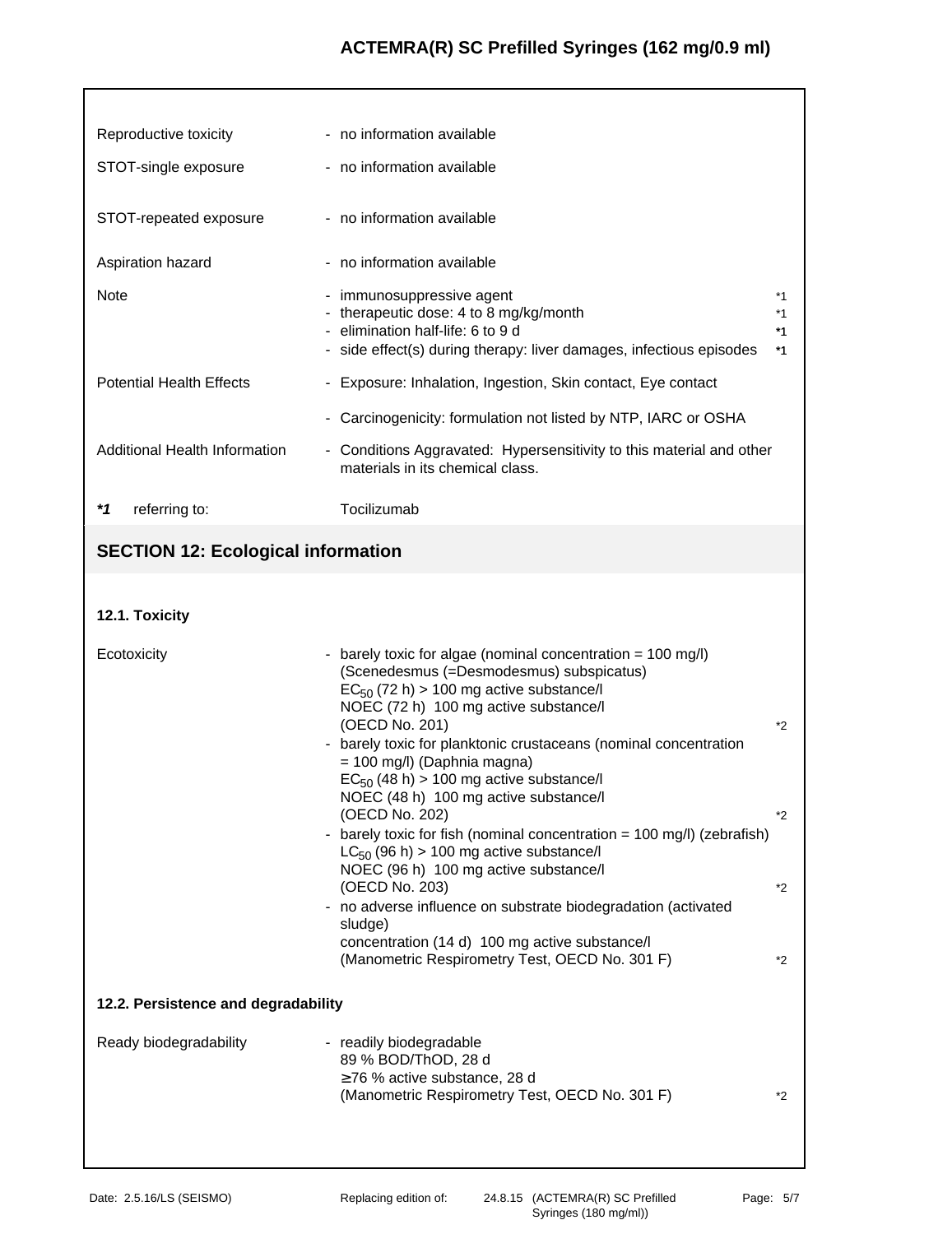| 12.3. Bioaccumulative potential            |                                                                                                                                                                                                                                                                                                                                                                                                                                                   |
|--------------------------------------------|---------------------------------------------------------------------------------------------------------------------------------------------------------------------------------------------------------------------------------------------------------------------------------------------------------------------------------------------------------------------------------------------------------------------------------------------------|
| <b>Note</b>                                | - no information available                                                                                                                                                                                                                                                                                                                                                                                                                        |
| 12.4. Mobility in soil                     |                                                                                                                                                                                                                                                                                                                                                                                                                                                   |
| <b>Note</b>                                | - no information available                                                                                                                                                                                                                                                                                                                                                                                                                        |
| 12.5. Results of PBT and vPvB assessment   |                                                                                                                                                                                                                                                                                                                                                                                                                                                   |
| <b>Note</b>                                | - no information available                                                                                                                                                                                                                                                                                                                                                                                                                        |
| 12.6. Other adverse effects                |                                                                                                                                                                                                                                                                                                                                                                                                                                                   |
| Note                                       | - no information available                                                                                                                                                                                                                                                                                                                                                                                                                        |
| *2<br>referring to:                        | ACTEMRATM Sterile Concentrate for Injection (80, 200 & 400 mg)                                                                                                                                                                                                                                                                                                                                                                                    |
| <b>SECTION 13: Disposal considerations</b> |                                                                                                                                                                                                                                                                                                                                                                                                                                                   |
|                                            |                                                                                                                                                                                                                                                                                                                                                                                                                                                   |
| 13.1. Waste treatment methods              |                                                                                                                                                                                                                                                                                                                                                                                                                                                   |
| Waste from residues                        | - observe local/national regulations regarding waste disposal                                                                                                                                                                                                                                                                                                                                                                                     |
| <b>SECTION 14: Transport information</b>   |                                                                                                                                                                                                                                                                                                                                                                                                                                                   |
| Note                                       | - not classified as Dangerous Good according to the Dangerous<br>Goods Regulations, proper shipping name non-regulated                                                                                                                                                                                                                                                                                                                            |
| <b>SECTION 15: Regulatory information</b>  |                                                                                                                                                                                                                                                                                                                                                                                                                                                   |
|                                            |                                                                                                                                                                                                                                                                                                                                                                                                                                                   |
|                                            | 15.1. Safety, health and environmental regulations/legislation specific for the substance or mixture                                                                                                                                                                                                                                                                                                                                              |
| <b>TSCA Status</b>                         | - FDA Exemption - not on inventory                                                                                                                                                                                                                                                                                                                                                                                                                |
| <b>Reporting Requirements</b>              | - The United States Environmental Protection Agency (USEPA) has<br>not established a Reportable Quantity (RQ) for releases of this<br>material.<br>- In New Jersey, report all releases which are likely to endanger the<br>public health, harm the environment or cause a complaint to the<br>NJDEPE Hotline (1-609-292-5560) and to local officials.<br>- State and local regulations vary and may impose additional<br>reporting requirements. |